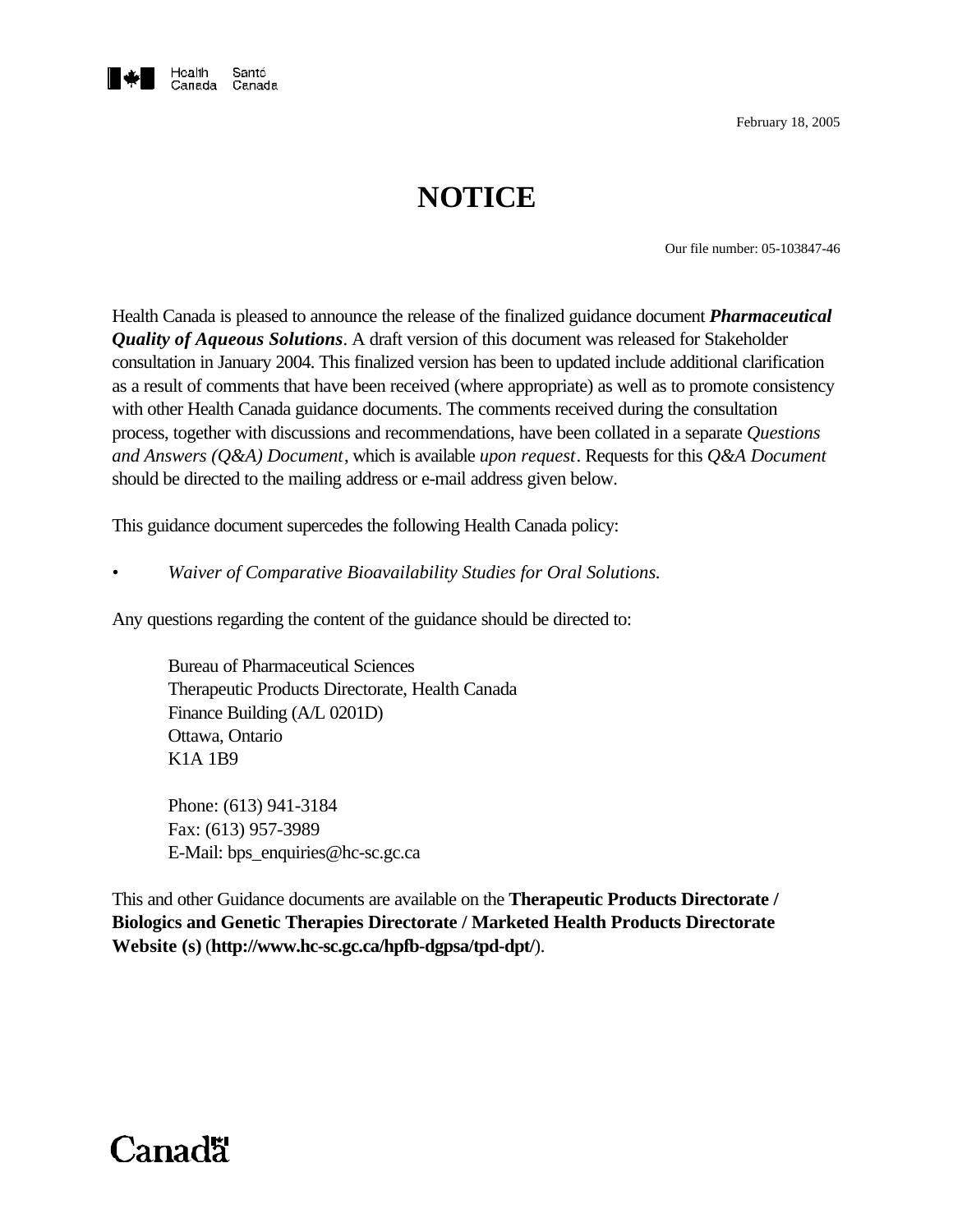

# **GUIDANCE FOR INDUSTRY** Pharmaceutical Quality of Aqueous Solutions

Published by authority of the Minister of Health

| Date Adopted          | 2005/02/15 |
|-----------------------|------------|
| <b>Effective Date</b> | 2005/02/15 |

**Health Products and Food Branch**

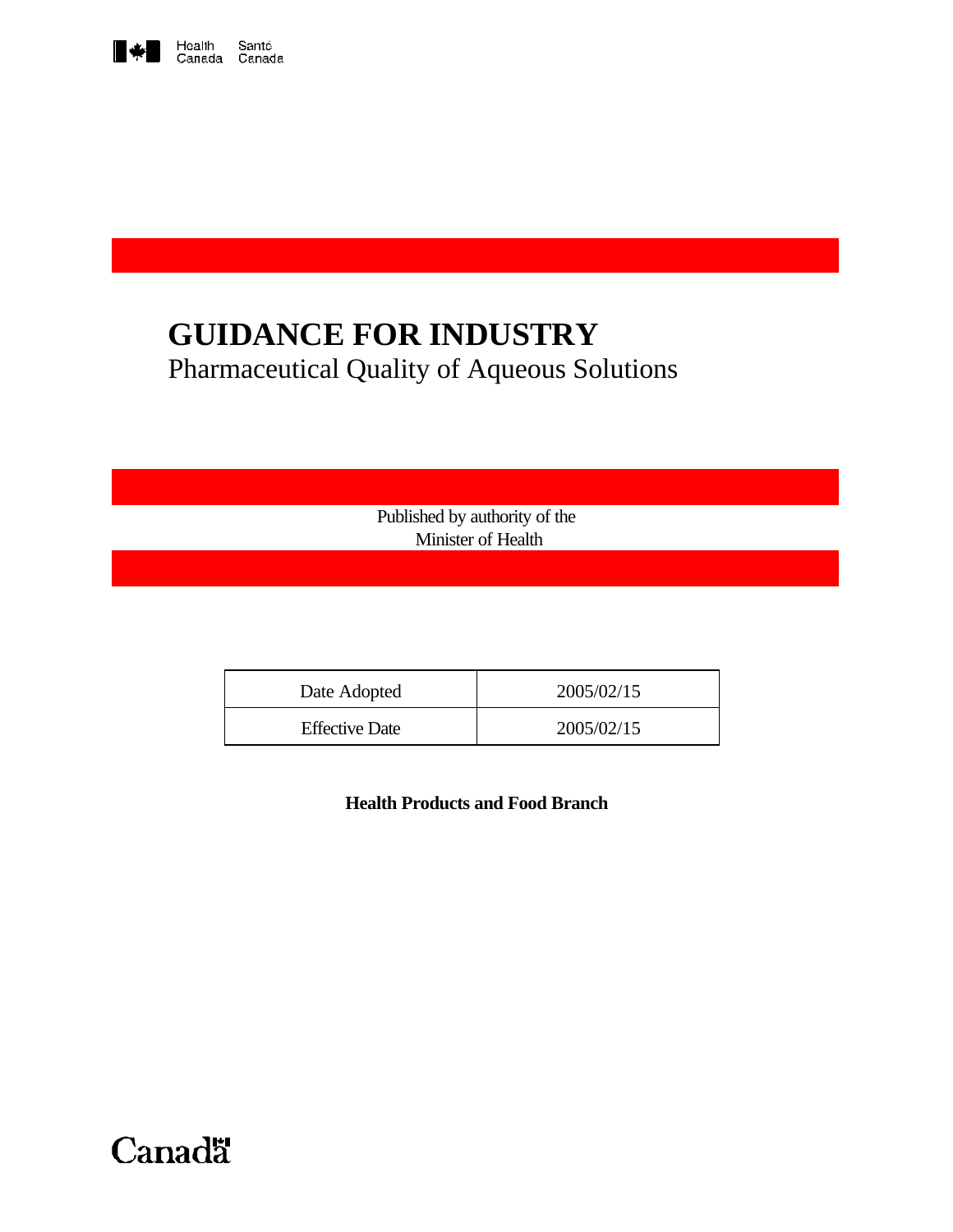| Our mission is to help the people of Canada<br>maintain and improve their health.<br>Health Canada | HPFB's Mandate is to take an integrated approach to the<br>management of the risks and benefits to health related to<br>health products and food by:<br>Minimizing health risk factors to Canadians while<br>maximizing the safety provided by the regulatory<br>system for health products and food; and, |
|----------------------------------------------------------------------------------------------------|------------------------------------------------------------------------------------------------------------------------------------------------------------------------------------------------------------------------------------------------------------------------------------------------------------|
|                                                                                                    | Promoting conditions that enable Canadians to<br>٠<br>make healthy choices and providing information<br>so that they can make informed decisions about<br>their health.<br><b>Health Products and Food Branch</b>                                                                                          |

© Minister of Public Works and Government Services Canada 2005

Available in Canada through Health Canada - Publications Brooke Claxton Building, A.L. #0913A Tunney's Pasture Ottawa, Ontario K1A 0K9

Tel: (613) 954-5995 Fax: (613) 941-5366

*Également disponible en français sous le titre :* Qualité des produits pharmaceutiques des solutions aqueuses

Catalogue No. H42-2/98-2005E ISBN 0-662-39615-4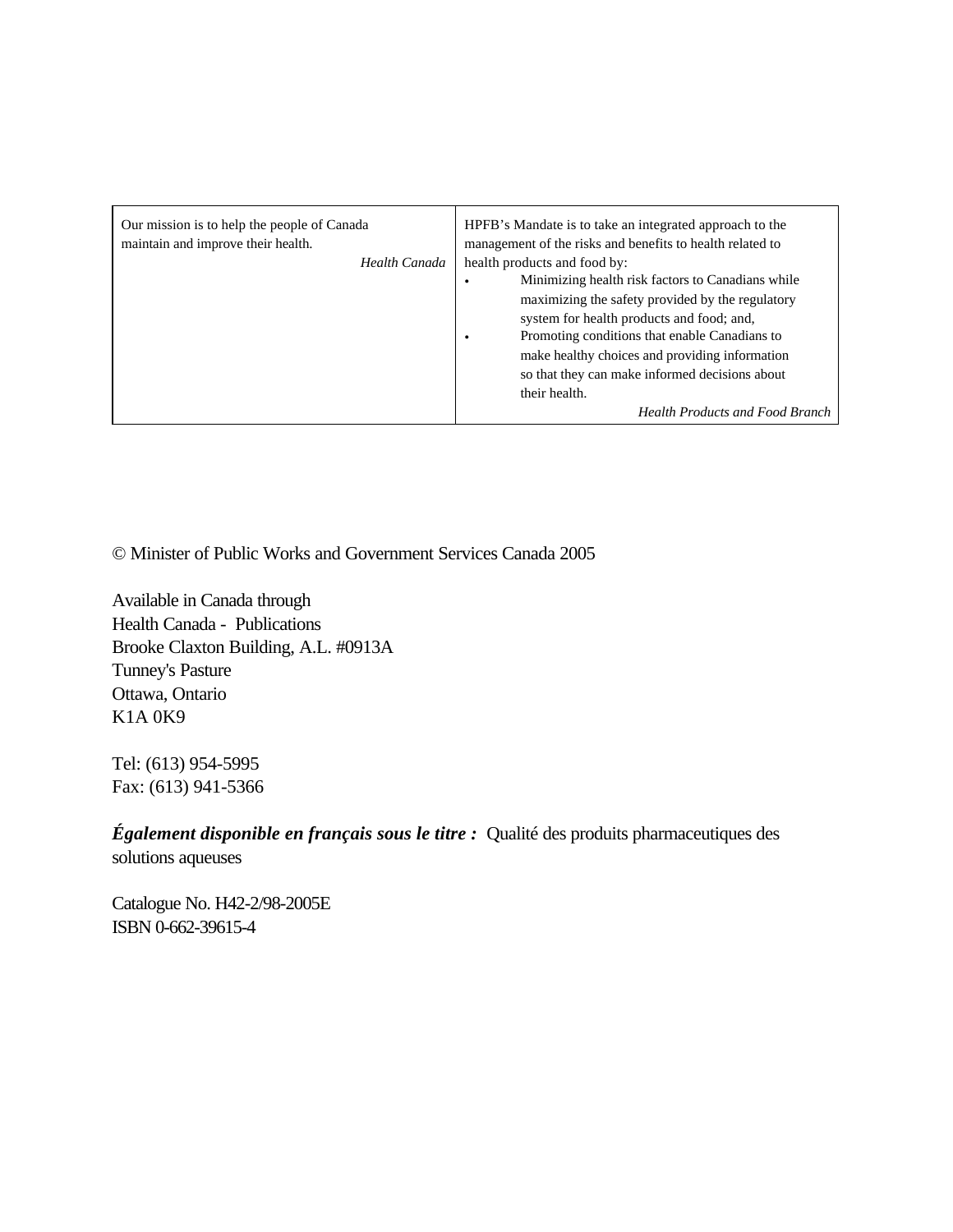# **FOREWORD**

Guidance documents are meant to provide assistance to industry and health care professionals on **how** to comply with the policies and governing statutes and regulations. They also serve to provide review and compliance guidance to staff, thereby ensuring that mandates are implemented in a fair, consistent and effective manner.

Guidance documents are administrative instruments not having force of law and, as such, allow for flexibility in approach. Alternate approaches to the principles and practices described in this document *may be* acceptable provided they are supported by adequate scientific justification. Alternate approaches should be discussed in advance with the relevant program area to avoid the possible finding that applicable statutory or regulatory requirements have not been met.

As a corollary to the above, it is equally important to note that Health Canada reserves the right to request information or material, or define conditions not specifically described in this guidance, in order to allow the Department to adequately assess the safety, efficacy or quality of a therapeutic product. Health Canada is committed to ensuring that such requests are justifiable and that decisions are clearly documented.

This document should be read in conjunction with the accompanying notice and the relevant sections of other applicable guidances.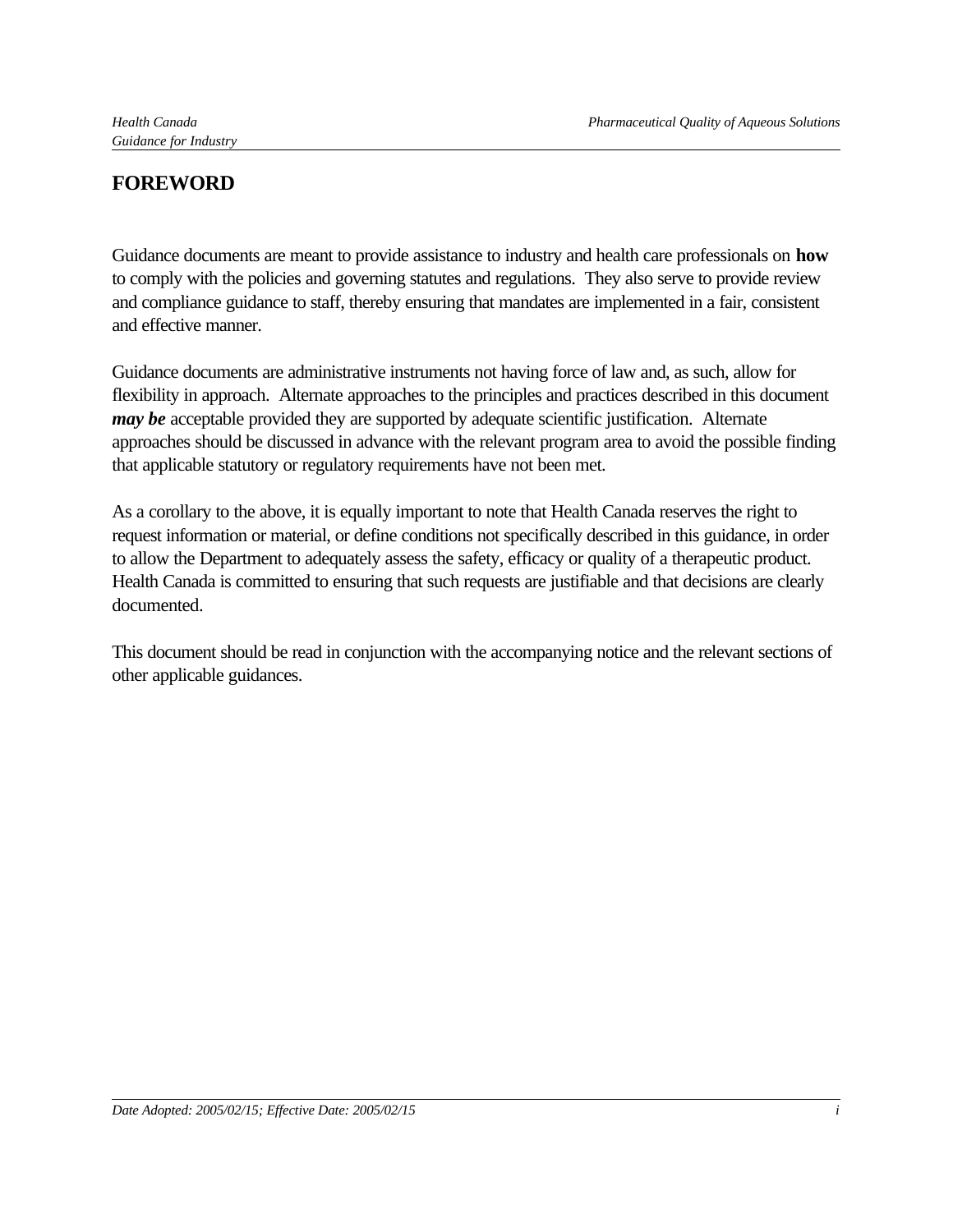## **TABLE OF CONTENTS**

| 2.               |     |                                                   |
|------------------|-----|---------------------------------------------------|
| 3.               |     |                                                   |
| $\overline{4}$ . |     |                                                   |
| 5.               |     | WAIVERS OF THE REQUIREMENT TO DEMONSTRATE IN VIVO |
|                  |     |                                                   |
|                  | 5.1 |                                                   |
|                  |     |                                                   |
|                  |     |                                                   |
|                  | 5.2 |                                                   |
|                  | 5.3 |                                                   |
|                  | 5.4 |                                                   |
|                  |     |                                                   |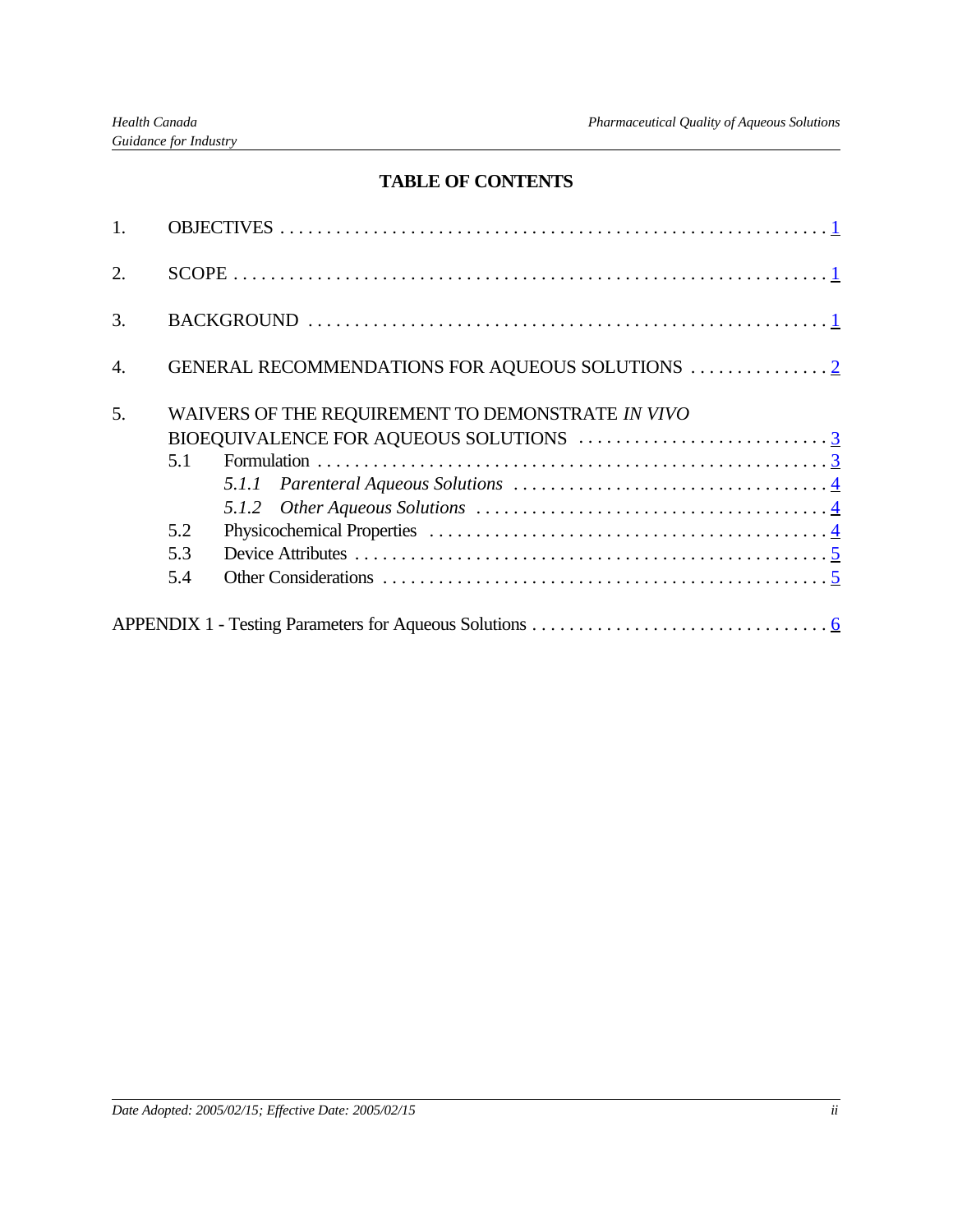## **1. OBJECTIVES**

As required by section C.02.018 of the *Food and Drug Regulations*, each lot or batch of a drug shall, prior to its availability for sale, be tested against the specifications for that drug. The purpose of this document is to provide guidance on the establishment of finished product release specifications for *aqueous solutions*, as well as recommendations for the various testing parameters that should be considered during the pharmaceutical development of these drug products.

This document is also intended to provide guidance on the quality of aqueous solutions for subsequent market entry products (e.g., generics) and certain changes to drug products contained in New Drug Submissions and Abbreviated New Drug Submissions. This includes recommendations for the testing parameters that should be used to establish bioequivalence based on pharmaceutical characteristics where a request for a waiver of the requirement to demonstrate *in vivo* bioequivalence has been included in the drug submission.

### **2. SCOPE**

This document is intended to apply to drug submissions for aqueous solutions that are filed with the Therapeutic Products Directorate pursuant to Part C, Division 8 of the *Food and Drug Regulations*. It is not intended to apply to biological (Schedule D) nor to radiopharmaceutical (Schedule C) products.

### **3. BACKGROUND**

Solutions are defined as *liquid preparations that contain one or more chemical substances dissolved, i.e., molecularly dispersed, in a suitable solvent or mixture of mutually miscible solvents*<sup>1</sup> . An *aqueous solution* is a solution with water as the predominant solvent. Dosage forms characterized as solutions are normally classified by their route of administration (e.g., oral, dermatological, ophthalmic, otic, nasal, inhalation, injection).

The International Conference on Harmonization (ICH) guidance document *Specifications: Test Procedures and Acceptance Criteria for New Drug Substances and New Products: Chemical Substances (Q6A)* provides guidance on the setting and justification of acceptance criteria and the selection of test procedures for new drug substances of synthetic chemical origin, and new drug products produced from them.

<sup>&</sup>lt;sup>1</sup> United States Pharmacopeia, 27th Edition (2004)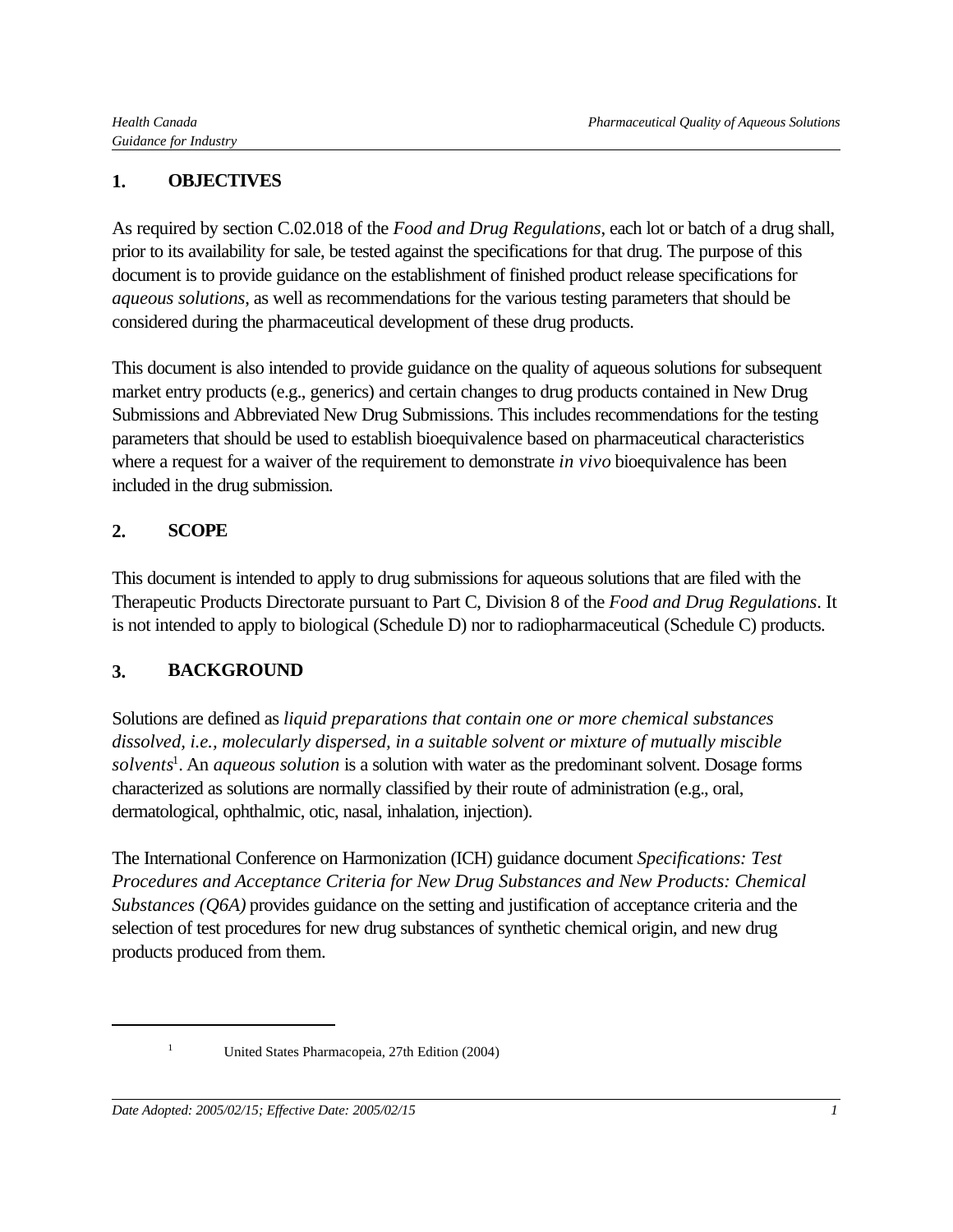ICH's *Q6A* guidance document outlines recommendations for *Universal Tests* (those that are considered generally applicable to all drug substances and / or drug products) and for *Specific Tests* (those that are considered specific to individual drug substances and / or drug products). With respect to the drug product, the *Q6A* guidance document includes recommendations for *Specific Tests* for the following dosage forms:

- solid oral dosage forms;
- liquid oral dosage forms;
- parenterals (small and large volume).

It is recognized in the *Q6A* guidance document that this is not meant to be an all-inclusive list. This document, *Pharmaceutical Quality of Aqueous Solutions*, provides additional guidance for other dosage forms that are not covered by the *Q6A* guidance document. Furthermore, as with other ICH guidance documents, the *Q6A* guidance document does not include recommendations for subsequent market entry products (e.g., generics).

This guidance document supercedes the following Health Canada policy:

*• Waiver of Comparative Bioavailability Studies for Oral Solutions.*

This guidance document should be read in conjunction with other applicable Health Canada documents that include recommendations for aqueous solutions, e.g.,:

- *• Submissions for Generic Parenteral Drugs;*
- *• Submissions for Generic Topical Drugs;*
- *• Pharmaceutical Quality of Inhalation and Nasal Products.*

# **4. GENERAL RECOMMENDATIONS FOR AQUEOUS SOLUTIONS**

Applicable Health Canada and ICH guidance documents and the pharmacopoeia should be consulted for general requirements when establishing the specifications for various dosage forms, including aqueous solutions (e.g., Health Canada's *Quality Guidance: NDSs and ANDSs for Pharmaceuticals*, ICH's *Q6A* guidance).

Appendix 1 provides a summary of the testing parameters that should be considered when establishing the finished product release specifications for the various types of aqueous solutions (e.g., oral, dermatological, ophthalmic, otic, nasal, inhalation, injection). Those parameters designated by an ''S'' would generally be included in the finished product release specifications of a particular dosage form. Stability studies should include testing of those attributes that are susceptible to change during storage.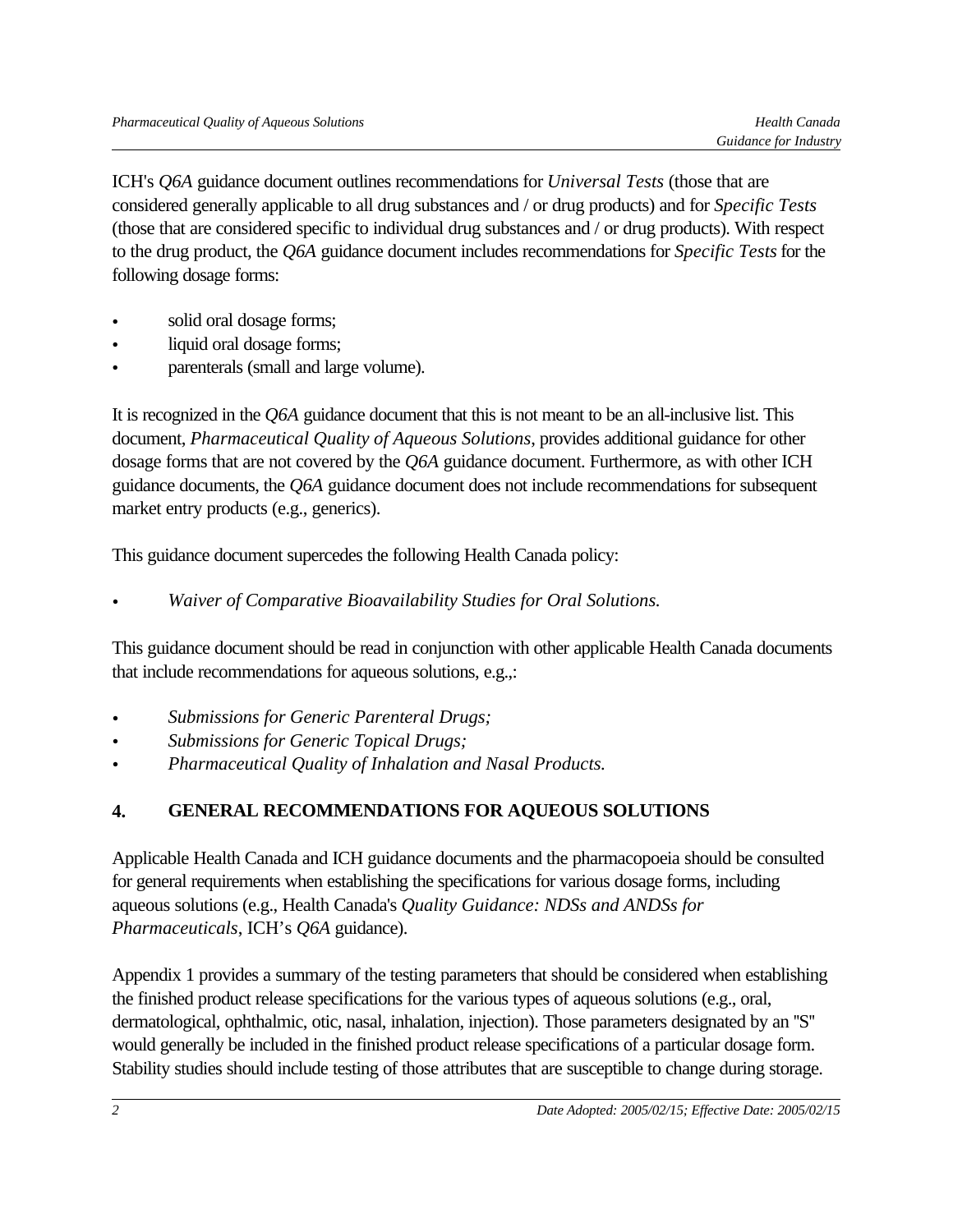Appendix 1 also provides a summary of the testing parameters that should be considered during the pharmaceutical development of the various types of aqueous solutions. Those parameters designated by a "D" would generally be performed during the developmental stages of a particular dosage form.

These recommendations would apply to new drug products, including subsequent market entry products (e.g., generics).

## **5. WAIVERS OF THE REQUIREMENT TO DEMONSTRATE** *IN VIVO* **BIOEQUIVALENCE FOR AQUEOUS SOLUTIONS**

Generally, results from comparative *in vivo* bioequivalence studies should be provided in support of the safety and efficacy of each proposed drug product and of each proposed strength included in an Abbreviated New Drug Submission (ANDS). Also, comparative *in vivo* bioequivalence studies are performed to support certain changes to drug products contained in New Drug Submissions, Abbreviated New Drug Submissions and their Supplements (e.g., "bridging" between the to-bemarketed product and the product used in clinical trials). In the absence of such studies, a justification supporting a request for a waiver of this requirement should be provided for each product and each strength.

Where the sponsor requests a waiver of the requirement to demonstrate *in vivo* bioequivalence for an aqueous solution, a comparison of the relevant pharmaceutical characteristics of the test product and the reference product should be provided. The reference product could be the Canadian Reference Product or the product used in the clinical trial, as appropriate.

Depending on the particular dosage form, a comparison of the relevant pharmaceutical characteristics would include comparison of the: (i) formulation, (ii) physicochemical properties, and (iii) device attributes.

### **5.1 Formulation**

According to Part C, Division 8 of the *Food and Drug Regulations*, in order for a subsequent-entry product to be the *pharmaceutical equivalent* of the Canadian Reference Product, it must contain identical amounts of the identical medicinal ingredients. The following sections outline additional considerations when comparing the formulations of the test and reference products to support the request for a waiver of the requirement to demonstrate *in vivo* bioequivalence.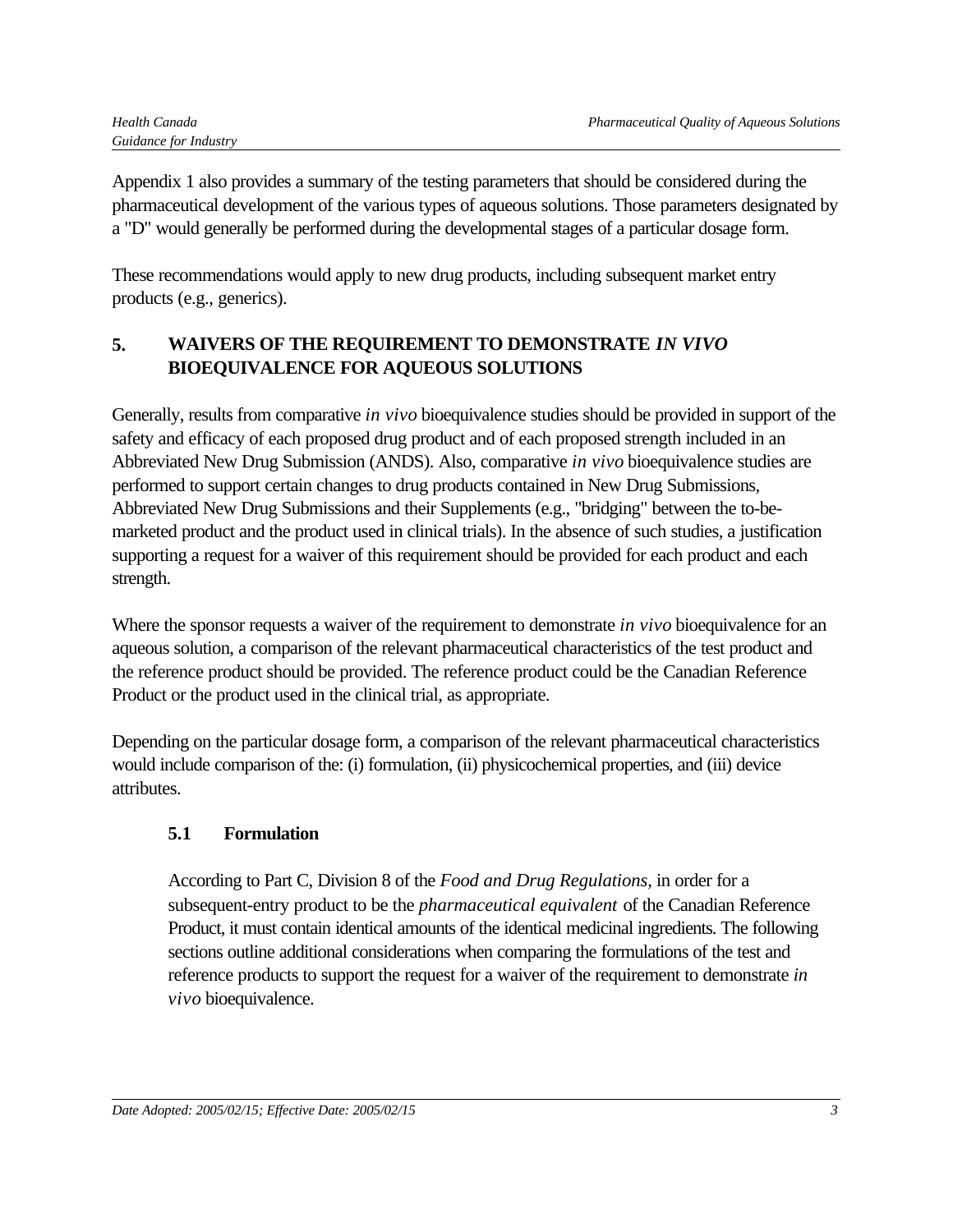#### *5.1.1 Parenteral Aqueous Solutions*

The information needed to support the request for a waiver of the requirement to demonstrate *in vivo* bioequivalence for parenteral aqueous solutions is described in the Health Canada policy *Submissions for Generic Parenteral Drugs.*

#### *5.1.2 Other Aqueous Solutions*

To support the request for a waiver of the requirement to demonstrate *in vivo* bioequivalence for other aqueous solutions (e.g., oral, dermatological, ophthalmic, otic), the non-medicinal ingredients in the formulation of the test product, when compared to the reference product, should be qualitatively *the same* and quantitatively *essentially the same*. For the purposes of this document, *essentially the same* would be interpreted as the amount (or concentration) of each excipient in the test product to be within  $\pm 10\%$  of the amount (or concentration) of each excipient in the reference product. A side-by-side comparison of the qualitative and quantitative formulations for the test and reference products should be provided.

Differences beyond these criteria should be scientifically justified and the potential impact on the safety and efficacy of the drug product should be discussed. Additional testing could be requested to support differences beyond these criteria (e.g., partition coefficient, buffering capacity). Exceptions could be justified for colouring or flavouring agents which are not known to influence the absorption characteristics of the drug.

However, those excipients that could potentially modify the absorption of the drug substance, should be qualitatively *the same* and quantitatively *essentially the same* (as defined above). These would include those excipients that could enhance absorption (e.g., polysorbate 80, polyethylene glycol, ethanol) and those that could inhibit absorption (e.g., sorbitol, manitol).

#### **5.2 Physicochemical Properties**

To support the request for a waiver of the requirement to demonstrate *in vivo* bioequivalence for aqueous solutions, the results of a study comparing the physicochemical properties of the test product against the reference product should be provided. Appendix 1 provides a summary of the testing parameters that should be considered for the comparative physicochemical property study for the test product against the reference product. Parameters designated by a ''C'' would generally be included in the comparative study of a particular dosage form.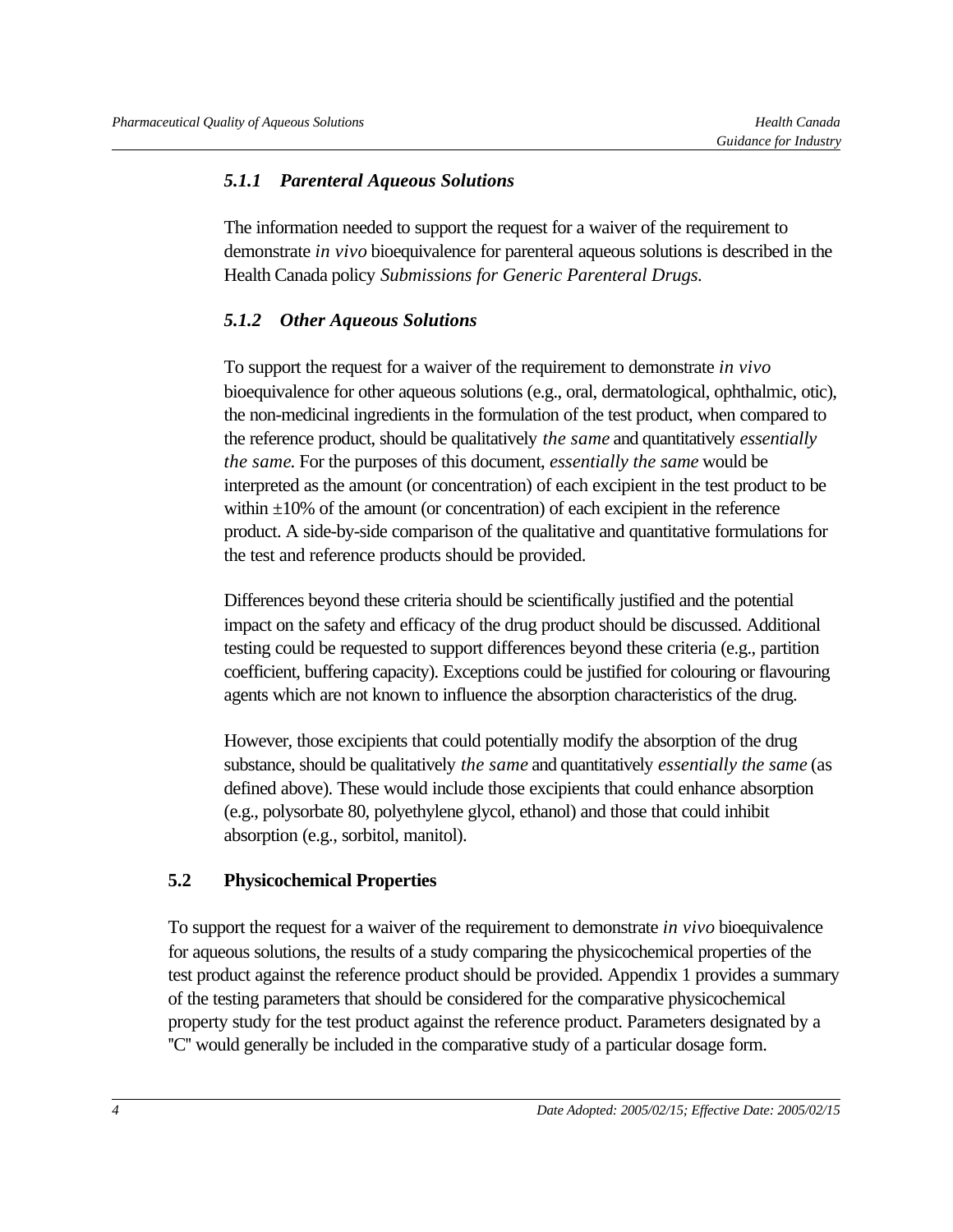When comparing the physicochemical properties, the results for the test product and reference product should be *essentially the same*. For the purposes of this document, *essentially the same* would be interpreted as the results of the test product and the reference product are within  $\pm 10$ %. Differences beyond this criterion should be scientifically justified and the potential impact on the safety and efficacy of the drug product should be discussed. A side-by-side comparison of the results for the test and reference products should be provided.

### **5.3 Device Attributes**

Results of a qualitative and quantitative analysis of the physical and operating characteristics of the devices for the test product and the reference product (e.g., dimensions, materials used) should be provided. Differences should be scientifically justified and the potential impact on the safety and efficacy of the drug product (e.g., deposition and absorption characteristics, effect on patient compliance) should be discussed. This will be taken into consideration when determining whether the products are considered to be comparable dosage forms.

Other Health Canada guidance documents should be consulted for additional information (e.g., *Pharmaceutical Quality of Inhalation and Nasal Products*).

#### **5.4 Other Considerations**

Examples of points to consider when proposing a justification for the request for a waiver of the requirement to demonstrate *in vivo* bioequivalence where the test and reference products are not considered to be qualitatively *the same* and/or quantitatively *essentially the same* would include:

- are there known or suspected bioavailability problems?
- does the drug exert therapeutic activity in a narrow therapeutic range?
- does the drug require careful dosage titration and patient monitoring?
- is the drug considered to be highly toxic?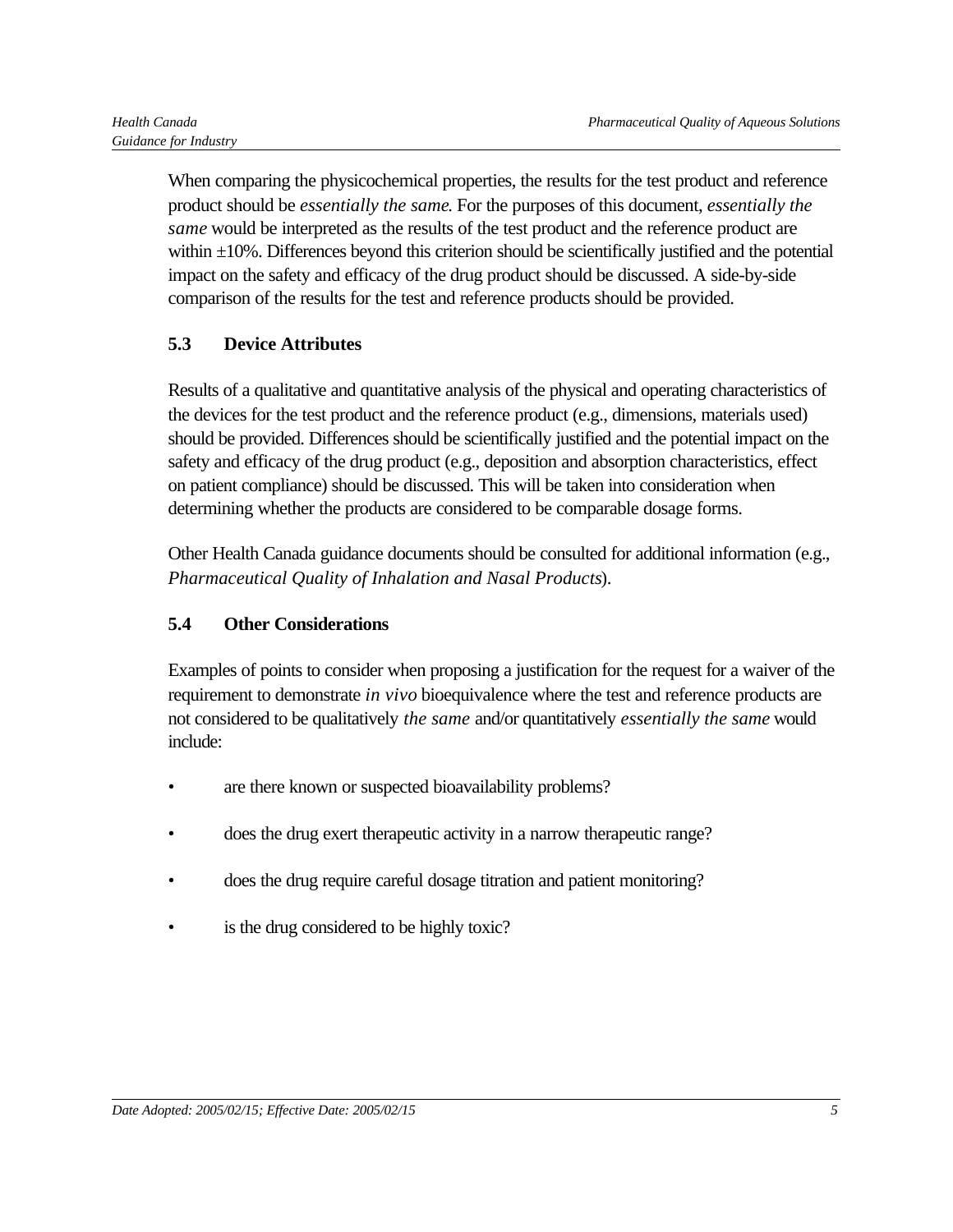#### **APPENDIX 1 - Testing Parameters for Aqueous Solutions**

The following list of testing parameters should be considered during the pharmaceutical development and when establishing the finished product release specifications for these drug products. Stability studies should include testing of those attributes that are susceptible to change during storage.

This table also lists the testing parameters that are recommended to establish bioequivalence based on pharmaceutical characteristics where a request for a waiver of the requirement to demonstrate *in vivo* bioequivalence has been included in the drug submission.

This information should be read in conjunction with other applicable guidance documents (e.g., *Pharmaceutical Quality of Inhalation and Nasal Products*).

References to the United States Pharmacopeia (USP) general chapters for the various testing parameters have been included *as examples only*. Equivalent general chapters included in other pharmacopeia listed in Schedule B of the *Food and Drugs Act* would also be considered acceptable (e.g., British Pharmacopoeia (BP), European Pharmacopoeia (Ph.Eur.)).

#### **Table 1 - Testing Parameters for Aqueous Solutions**

| <b>TESTING PARAMETER</b>                                                       | ROUTE OF ADMINISTRATION |       |        |      |                      |                      |          |  |
|--------------------------------------------------------------------------------|-------------------------|-------|--------|------|----------------------|----------------------|----------|--|
|                                                                                | Oral                    | Derm. | Ophth. | Otic | Nasal                | Inhaln.              | Injectn. |  |
| UNIVERSAL TESTS (generally applicable to all dosage forms)                     |                         |       |        |      |                      |                      |          |  |
| Description                                                                    | S, C                    | S, C  | S, C   | S, C | S, C                 | S, C                 | S, C     |  |
| Identification                                                                 | S                       | S     | S      | S    | S                    | S                    | S        |  |
| Assay (drug substance)                                                         | S                       | S     | S      | S    | S                    | S                    | S        |  |
| Impurities                                                                     | S                       | S     | S      | S    | S                    | S                    | S        |  |
| SPECIFIC TESTS (specific to individual dosage forms)                           |                         |       |        |      |                      |                      |          |  |
| pH<br>(USP < 791)                                                              | S, C                    | S, C  | S, C   | S, C | S, C                 | S, C                 | S, C     |  |
| Microbial Limits<br>(USP $\langle 61 \rangle$ ) (if product is not<br>sterile) | S                       | S     | N/A    | S    | S<br>(multi-<br>use) | S<br>(multi-<br>use) | N/A      |  |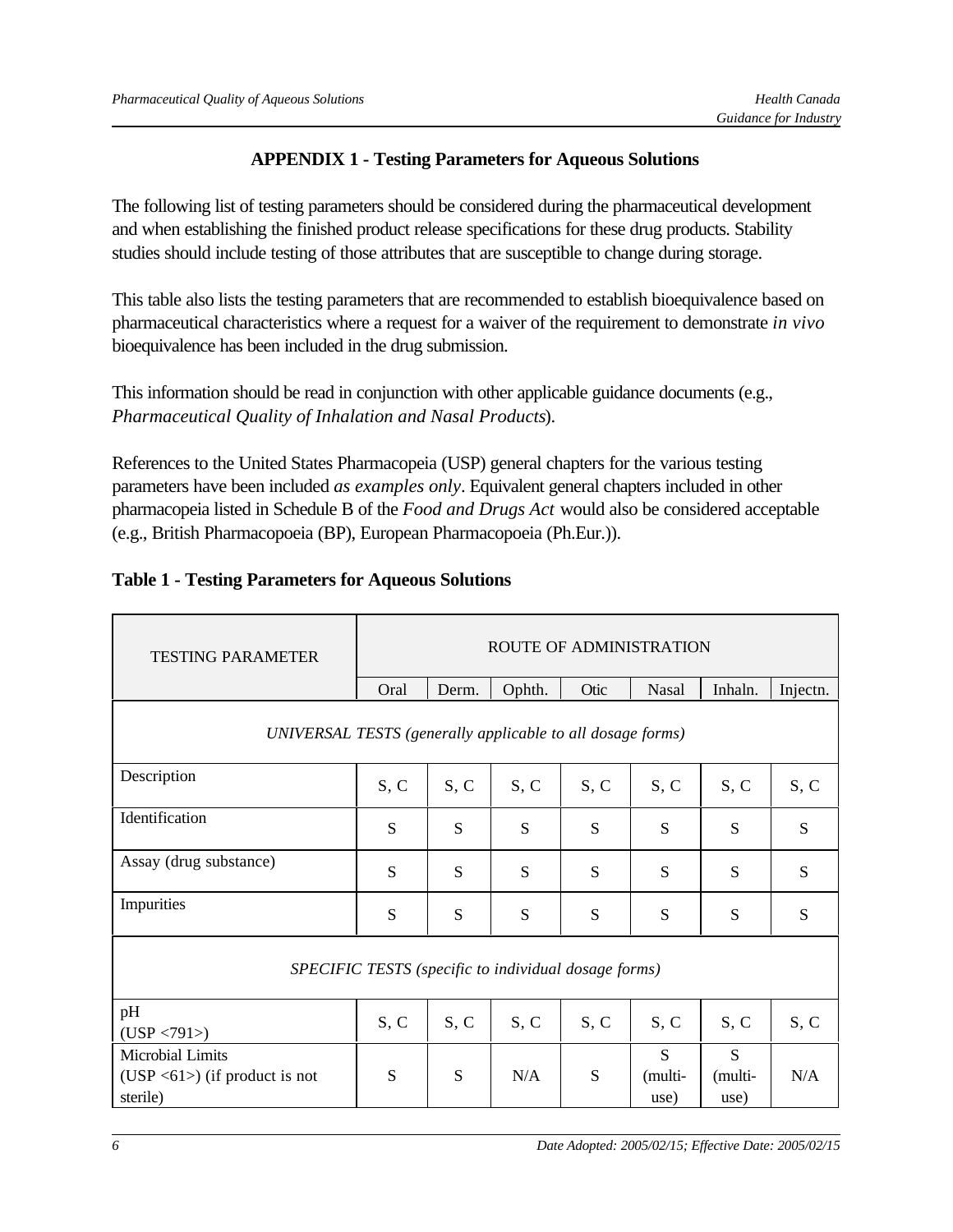# *Guidance for Industry*

| <b>TESTING PARAMETER</b>                                                                                           | <b>ROUTE OF ADMINISTRATION</b> |              |               |             |                         |                         |                   |
|--------------------------------------------------------------------------------------------------------------------|--------------------------------|--------------|---------------|-------------|-------------------------|-------------------------|-------------------|
|                                                                                                                    | Oral                           | Derm.        | Ophth.        | Otic        | Nasal                   | Inhaln.                 | Injectn.          |
| Uniformity of Dosage Units<br>(USP <905>) (if packaged in a<br>single-unit container)                              | ${\bf S}$                      | S            | S             | S           | S                       | S                       | S                 |
| Delivered Dose Uniformity<br>(USP $\langle 601 \rangle$ ) (if packaged with<br>a device for delivery)              | N/A                            | D, C         | N/A           | N/A         | S, C<br>(multi-<br>use) | S, C<br>(multi-<br>use) | N/A               |
| <b>Antimicrobial Preservative</b><br>Content<br>(if present)                                                       | ${\bf S}$                      | S            | S             | ${\bf S}$   | S                       | S                       | S                 |
| <b>Antimicrobial Preservative</b><br>Effectiveness (if present) (USP<br><1>51                                      | D                              | D            | D             | D           | D                       | D                       | D                 |
| <b>Antioxidant Preservative</b><br>Content<br>(if present)                                                         | S                              | S            | S             | S           | S                       | S                       | S                 |
| Non-aqueous Solvent Content<br>(if present)                                                                        | D                              | D            | D             | D           | D                       | D                       | D                 |
| <b>Critical Excipient Content</b><br>(e.g., absorption modifier) (if<br>present)                                   | D                              | D            | D             | D           | D                       | D                       | D                 |
| Viscosity<br>(USP < 911)                                                                                           | $\mathcal{C}$                  | $\mathbf C$  | $\mathcal{C}$ | $\mathbf C$ | $\mathbf C$             | $\mathbf C$             | N/A               |
| Specific Gravity or Density<br>(USP < 841)                                                                         | $\mathbf C$                    | $\mathbf C$  | $\mathcal{C}$ | $\mathbf C$ | $\mathcal{C}$           | $\mathbf C$             | $\mathsf{C}$      |
| Osmolality (mol/kg) / Osmolarity<br>(mol/L) (if tonicity is declared on<br>the product labelling) (USP<br>$<785$ ) | N/A                            | N/A          | S, C          | $\mathbf C$ | $\mathbf C$             | $\mathcal{C}$           | S, C              |
| <b>Surface Tension</b>                                                                                             | $\mathsf{C}$                   | $\mathsf{C}$ | $\mathbf C$   | $\mathbf C$ | $\mathbf C$             | $\mathsf{C}$            | $\mathbf C$       |
| <b>Buffering Capacity</b><br>(if product contains a buffer)                                                        | D, C                           | D, C         | D, C          | D, C        | D, C                    | D, C                    | D, C              |
| Particulate Matter<br>(USP < 788> / <789>)                                                                         | N/A                            | N/A          | ${\bf S}$     | N/A         | N/A                     | N/A                     | $S_{\mathcal{S}}$ |
| Sterility (if sterility is declared on<br>the product labelling) (USP<br>$<71$ >)                                  | S                              | S            | ${\bf S}$     | S           | S                       | S                       | S                 |
| Bacterial Endotoxins / Pyrogens<br>$(USP < 85$ > / $USP < 151$ >)                                                  | N/A                            | N/A          | N/A           | N/A         | N/A                     | N/A                     | S                 |

*Date Adopted: 2005/02/15; Effective Date: 2005/02/15 7*